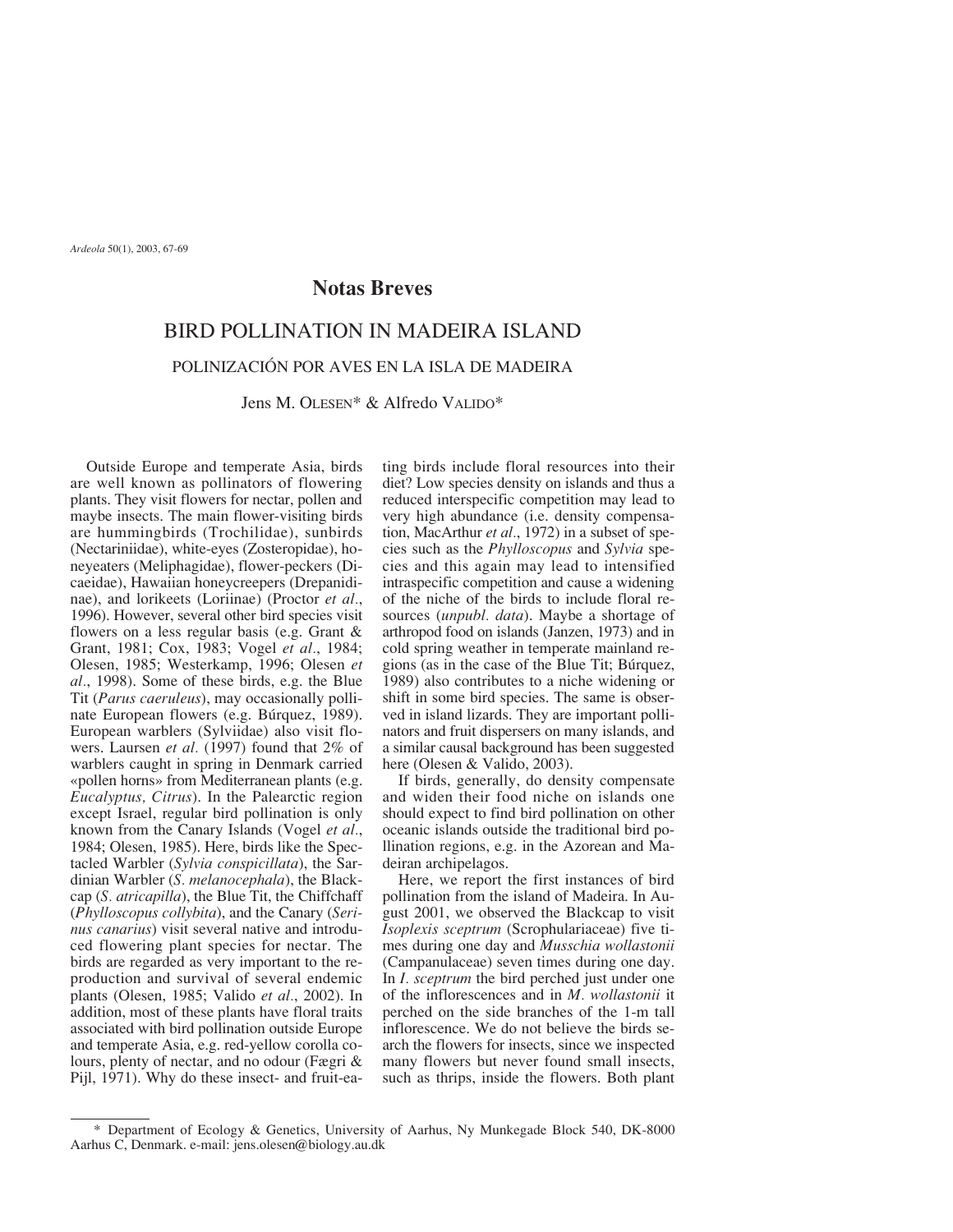species are endemic to Madeira. Our observations were made at Ribeiro Frio in the laurel forest where an individual of each species was kept under observation from 10 am to 3 pm. Four plants of *M. wollastonii* and nine of *I. sceptrum* were growing here. *Isoplexis sceptrum* had red-orange flowers and no scent, whereas *M. wollastonii* had a corolla colour dimorphism, i.e. some plants had yellow flowers and others purple flowers. Birds were only observed to visit an individual with purple flowers. Its flowers were also scentless.

We measured the amount of floral nectar with micro pipettes and sugar concentration of nectar as sucrose equivalents with a hand-held refractometer. Average standing crop of nectar in a flower of *I. sceptrum* was 37 ± 25 microliters and sugar concentration was  $14.7 \pm 2.9\%$ (*n* = 10, ranges 9-81 microliters and 11-19%). Several individuals of *Bombus terrestris* ssp. *maderensis* (Hymenoptera: Apidae) approached the flowers of *I. sceptrum* and tried to enter the flowers but they never succeeded. They most often landed on the top of the flower on the outside of the corolla, sipping nectar from here. This nectar had been oozing out of flowers higher up in the inflorescence, making all flowers sticky on their outside.

Average standing crop of nectar in a flower of *M. wollastonii* was 95 ± 55 microliters and sugar concentration was  $12.5 \pm 1.2\%$  ( $n = 15$ , ranges 11-149 microliters and 11-16%). Thus the large volume of nectar produced in both species made flower-visiting profitable to birds. Several insects also collected nectar and pollen from this species, e.g. Muscidae, Syrphidae and Vespidae spp. The stigma, however, is inaccessible to small insects because its margins are bordered by inulin-producing glands (pers. obs.). Therefore, we suspect the Blackcap could be important to the reproduction in these rare Maderian endemics.

As a consequence of their flower morphology (Fægri & Pijl, 1971), several other Madeiran plant species may candidate as being bird-pollinated, e.g. *Echium nervosum, E. porto-sanctense* (Boraginaceae), *Lotus argyrodes, L. macranthus, L. loweanus, Vicia costae* (Fabaceae)*, Teucrium betonicum,* and *T. abutiloides* (Lamiaceae).

Bird pollination is not known from the Azores. Lizard pollination, however, has been observed on both the Azores (the introduced lizard *Teira dugesii* visits the endemic plant *Azorina vidalii* (Campanulaceae); *unpubl. data*) and Madeira (*T. dugesii* visits several plant species; Elvers, 1978).

Finally, we hypothesize pollination of *I. sceptrum* and *M. wollastonii* by the very abundant Blackcap to be a consequence of density compensation and niche widening, a phenomenon observed in many island species (MacArthur *et al.*, 1972; Olesen & Valido, 2003).

RESUMEN.—*En este estudio se muestran las primeras evidencias que sugieren la polinización por parte de aves (*Sylvia atricapilla*) de dos especies de plantas endémicas en Madeira. Diversos insectos pueden alimentarse del néctar que estas plantas poseen en sus flores. Sin embargo, no pueden polonizar las flores, lo cual nos indica la importancia de algunas especies de aves como polinizadores de estas plantas endémicas de la Isla de Madeira.*

ACKNOWLEDGEMENTS.—The work was financed by the Danish Science Research Council (J.M.O.) and a Marie Curie grant (MCFI-2000–1995) from the European Union (A.V.).

## **BIBLIOGRAPHY**

- BÚRQUEZ, A. 1989. Blue tits, *Parus caeruleus*, as pollinators of the crown imperial, *Fritillaria imperialis*, in Britain. *Oikos*, 55: 335-340.
- COX, P. A. 1983. Extinction of the Hawaiian avifauna resulted in a change of pollinators for the ieie, *Freycinetia arborea*. *Oikos*, 41: 195-199.
- ELVERS, I. 1978. The Madeiran lizard-flower connection observed in a natual habitat. *Botaniska Notiser*, 131: 159-160.
- FÆGRI, K. & PIJL, L. v. d. 1971. *The principles of pollination ecology*. Pergamon Press, Oxford.
- GRANT, B. R. & GRANT, P. R. 1981. Exploitation of *Opuntia* cactus by birds on the Galapagos. *Oecologia*, 49: 179-187.
- JANZEN, D. H. 1973. Sweep samples of tropical foliage insects: effects of seasons, vegetation types, elevation, time of day, and insularity. *Ecology*, 54: 687-701.
- LAURSEN, K., HOLM, E. & SØRENSEN, I. 1997. Pollen as a marker in migratory warblers, Sylviidae. *Ardea*, 85: 223-231.
- MACARTHUR, R. H., DIAMOND, J. M. & KARR, J. R. 1972. Density compensation in island faunas. *Ecology*, 53: 330-342.